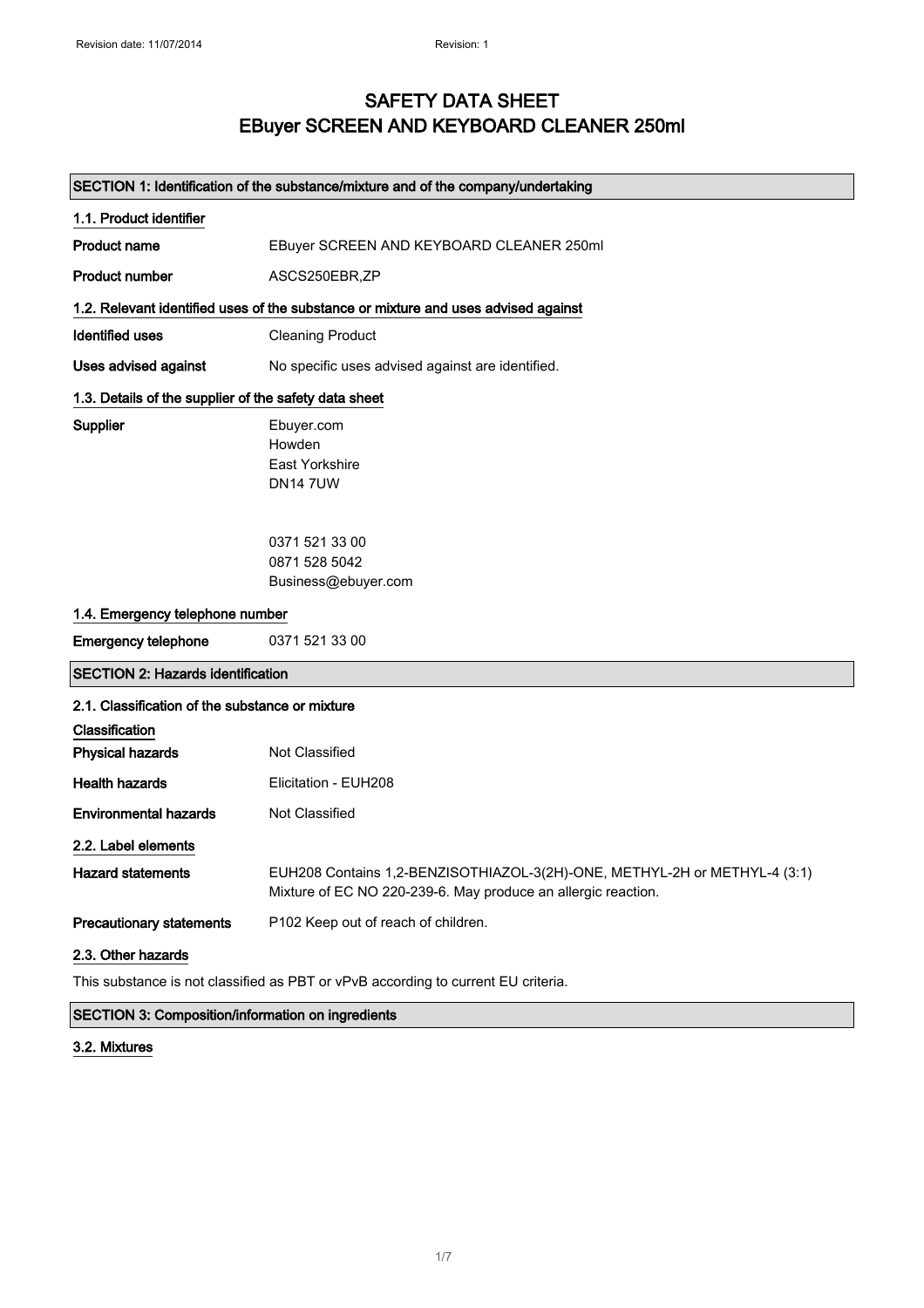| 2-Methyl-4-isothiazolin-3-one |                                           | $1\%$ |
|-------------------------------|-------------------------------------------|-------|
| CAS number: 2682-20-4         | EC number: 220-239-6                      |       |
| M factor (Acute) = $1$        |                                           |       |
| <b>Classification</b>         | Classification (67/548/EEC or 1999/45/EC) |       |
| Acute Tox. 3 - H301           | T:R24/25. C:R34. Xi:R37. N:R50. R43.      |       |
| Acute Tox. 3 - H311           |                                           |       |
| Acute Tox. 2 - H330           |                                           |       |
| Skin Corr. 1B - H314          |                                           |       |
| Skin Sens. 1 - H317           |                                           |       |
| STOT SE 3 - H335              |                                           |       |
| STOT SE 3 - H335              |                                           |       |
| Eye Dam. 1 - H318             |                                           |       |
| Aquatic Acute 1 - H400        |                                           |       |

The Full Text for all R-Phrases and Hazard Statements are Displayed in Section 16.

Composition comments Ingredients not listed are classified as non-hazardous or at a concentration below reportable levels.

| <b>SECTION 4: First aid measures</b>                                            |                                                                                                                                                                                                       |
|---------------------------------------------------------------------------------|-------------------------------------------------------------------------------------------------------------------------------------------------------------------------------------------------------|
| 4.1. Description of first aid measures                                          |                                                                                                                                                                                                       |
| Inhalation                                                                      | Move affected person to fresh air at once. Move affected person to fresh air and keep warm<br>and at rest in a position comfortable for breathing.                                                    |
| Ingestion                                                                       | Rinse mouth thoroughly with water. Get medical attention.                                                                                                                                             |
| <b>Skin contact</b>                                                             | Wash skin thoroughly with soap and water. Get medical attention if irritation persists after<br>washing.                                                                                              |
| Eye contact                                                                     | Remove any contact lenses and open eyelids wide apart. Continue to rinse for at least 15<br>minutes. Continue to rinse for at least 15 minutes. Get medical attention if any discomfort<br>continues. |
|                                                                                 | 4.2. Most important symptoms and effects, both acute and delayed                                                                                                                                      |
| <b>Skin contact</b>                                                             | No specific symptoms known.                                                                                                                                                                           |
| 4.3. Indication of any immediate medical attention and special treatment needed |                                                                                                                                                                                                       |
| Notes for the doctor                                                            | Treat symptomatically                                                                                                                                                                                 |
| <b>SECTION 5: Firefighting measures</b>                                         |                                                                                                                                                                                                       |
| 5.1. Extinguishing media                                                        |                                                                                                                                                                                                       |
| Suitable extinguishing media                                                    | The product is not flammable. Use fire-extinguishing media suitable for the surrounding fire.                                                                                                         |
| 5.2. Special hazards arising from the substance or mixture                      |                                                                                                                                                                                                       |
| Specific hazards                                                                | No unusual fire or explosion hazards noted.                                                                                                                                                           |
| Hazardous combustion<br>products                                                | Does not decompose when used and stored as recommended.                                                                                                                                               |
| 5.3. Advice for firefighters                                                    |                                                                                                                                                                                                       |
| Protective actions during<br>firefighting                                       | No specific firefighting precautions known.                                                                                                                                                           |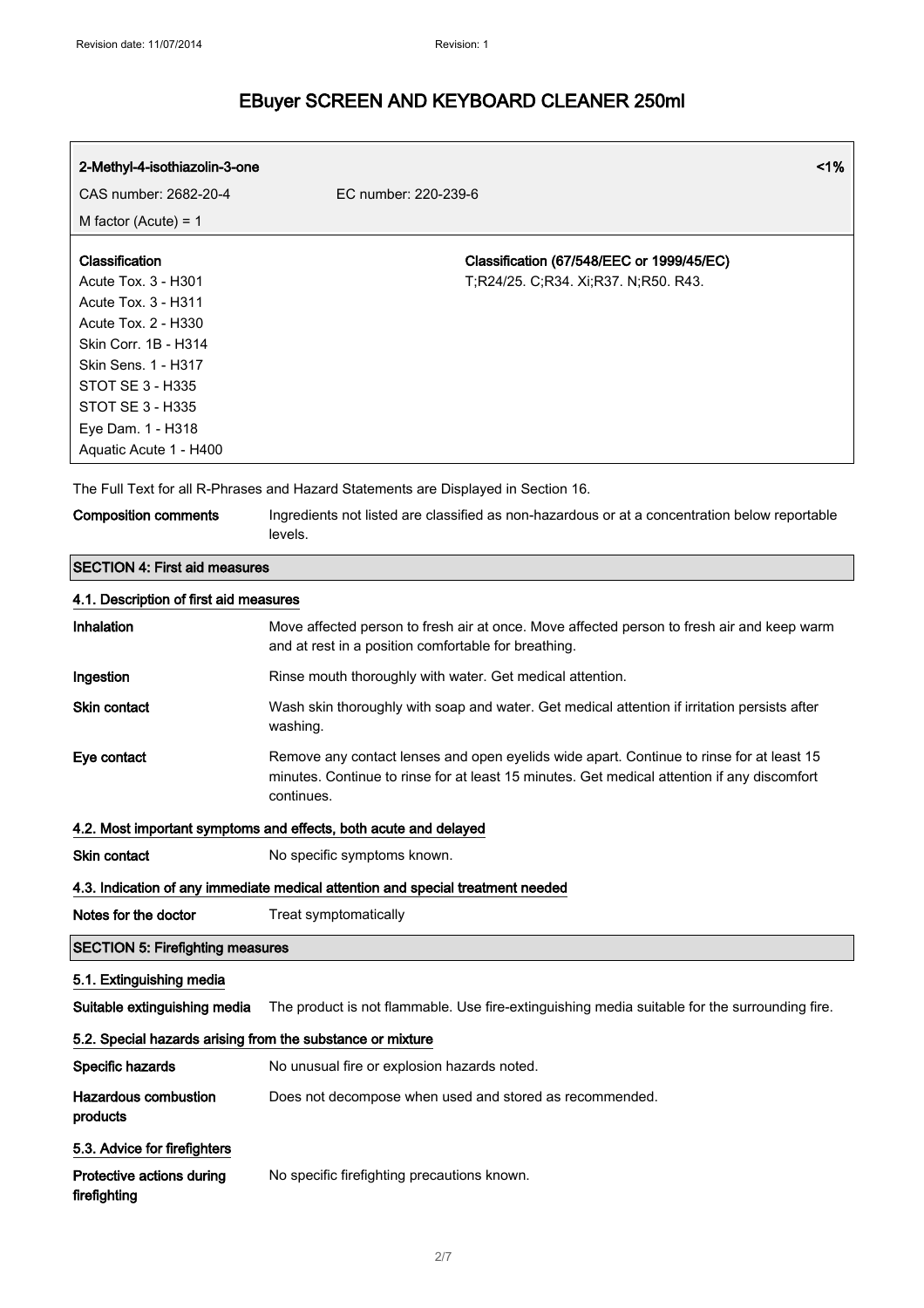| <b>SECTION 6: Accidental release measures</b>                                                     |                                                                                                                                                                                                                                                                                                                                                                         |
|---------------------------------------------------------------------------------------------------|-------------------------------------------------------------------------------------------------------------------------------------------------------------------------------------------------------------------------------------------------------------------------------------------------------------------------------------------------------------------------|
| 6.1. Personal precautions, protective equipment and emergency procedures                          |                                                                                                                                                                                                                                                                                                                                                                         |
| <b>Personal precautions</b>                                                                       | Wear protective clothing as described in Section 8 of this safety data sheet.                                                                                                                                                                                                                                                                                           |
| 6.2. Environmental precautions                                                                    |                                                                                                                                                                                                                                                                                                                                                                         |
| <b>Environmental precautions</b>                                                                  | Do not discharge into drains or watercourses or onto the ground.                                                                                                                                                                                                                                                                                                        |
| 6.3. Methods and material for containment and cleaning up                                         |                                                                                                                                                                                                                                                                                                                                                                         |
| Methods for cleaning up                                                                           | Absorb in vermiculite, dry sand or earth and place into containers. Flush contaminated area<br>with plenty of water.                                                                                                                                                                                                                                                    |
| 6.4. Reference to other sections                                                                  |                                                                                                                                                                                                                                                                                                                                                                         |
| Reference to other sections                                                                       | Wear protective clothing as described in Section 8 of this safety data sheet. See Section 11<br>for additional information on health hazards. Collect and dispose of spillage as indicated in<br>Section 13.                                                                                                                                                            |
| <b>SECTION 7: Handling and storage</b>                                                            |                                                                                                                                                                                                                                                                                                                                                                         |
| 7.1. Precautions for safe handling                                                                |                                                                                                                                                                                                                                                                                                                                                                         |
| <b>Usage precautions</b>                                                                          | Avoid spilling. Avoid contact with skin and eyes.                                                                                                                                                                                                                                                                                                                       |
|                                                                                                   | 7.2. Conditions for safe storage, including any incompatibilities                                                                                                                                                                                                                                                                                                       |
| <b>Storage precautions</b>                                                                        | Store in tightly-closed, original container in a dry, cool and well-ventilated place. Keep only in<br>the original container.                                                                                                                                                                                                                                           |
| 7.3. Specific end use(s)                                                                          |                                                                                                                                                                                                                                                                                                                                                                         |
| Specific end use(s)                                                                               | The identified uses for this product are detailed in Section 1.2.                                                                                                                                                                                                                                                                                                       |
| <b>SECTION 8: Exposure Controls/personal protection</b>                                           |                                                                                                                                                                                                                                                                                                                                                                         |
| 8.1. Control parameters                                                                           |                                                                                                                                                                                                                                                                                                                                                                         |
| Occupational exposure limits                                                                      |                                                                                                                                                                                                                                                                                                                                                                         |
| 2-Methyl-4-isothiazolin-3-one<br>Long-term exposure limit (8-hour TWA): SUP 1.5 mg/m <sup>3</sup> |                                                                                                                                                                                                                                                                                                                                                                         |
| Short-term exposure limit (15-minute): SUP 4.5 mg/m <sup>3</sup>                                  |                                                                                                                                                                                                                                                                                                                                                                         |
| Ingredient comments                                                                               | No exposure limits known for ingredient(s).                                                                                                                                                                                                                                                                                                                             |
| 8.2. Exposure controls                                                                            |                                                                                                                                                                                                                                                                                                                                                                         |
| Appropriate engineering<br>controls                                                               | No specific ventilation requirements.                                                                                                                                                                                                                                                                                                                                   |
| Eye/face protection                                                                               | Eyewear complying with an approved standard should be worn if a risk assessment indicates<br>eye contact is possible. The following protection should be worn: Chemical splash goggles or<br>face shield. EN166                                                                                                                                                         |
| Hand protection                                                                                   | Chemical-resistant, impervious gloves complying with an approved standard should be worn if<br>a risk assessment indicates skin contact is possible. The most suitable glove should be<br>chosen in consultation with the glove supplier/manufacturer, who can provide information<br>about the breakthrough time of the glove material. Gloves should conform to EN374 |
| Other skin and body<br>protection                                                                 | Wear appropriate clothing to prevent any possibility of skin contact.                                                                                                                                                                                                                                                                                                   |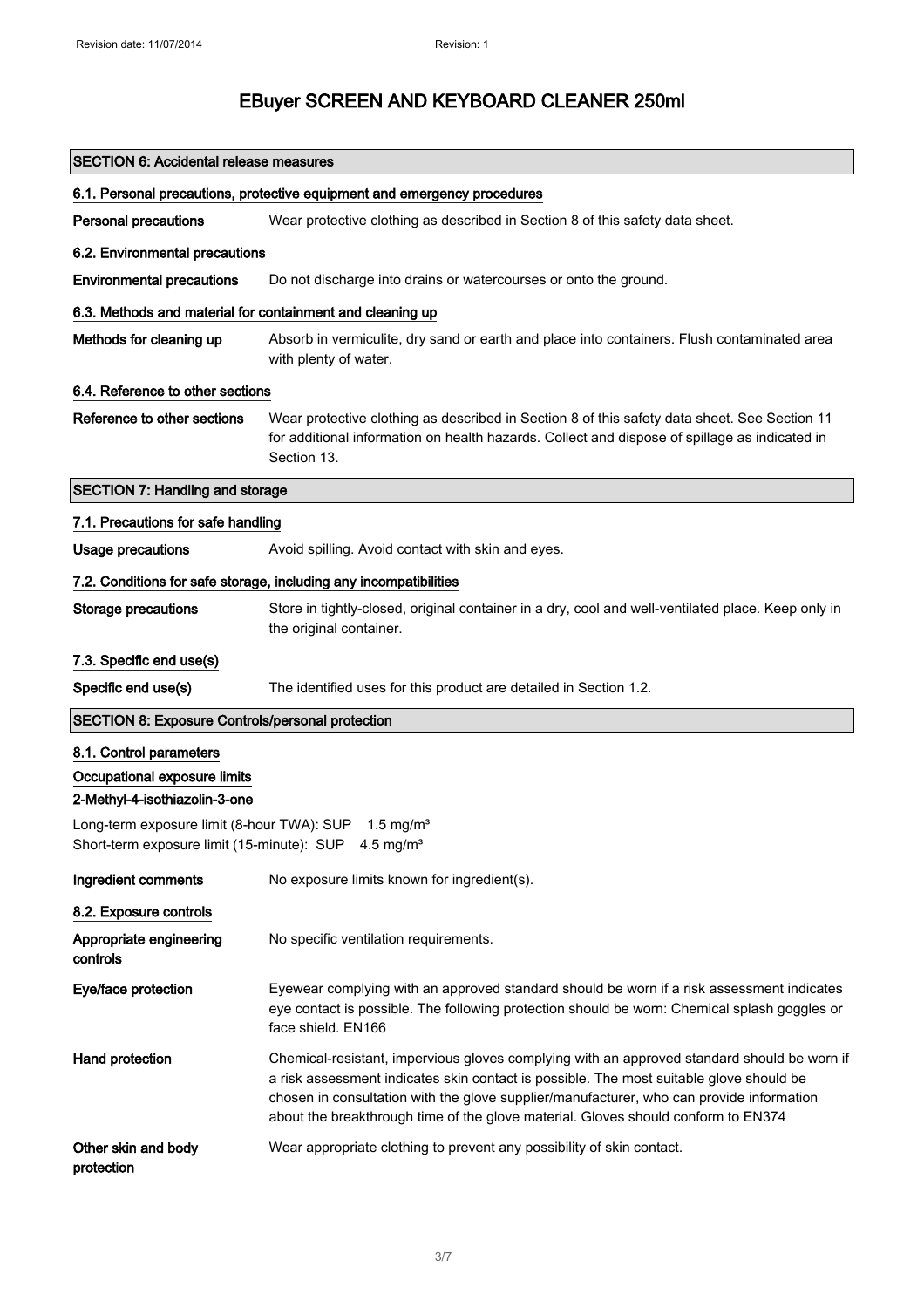### Hygiene measures Use engineering controls to reduce air contamination to permissible exposure level. Provide eyewash station. Wash hands at the end of each work shift and before eating, smoking and using the toilet. Wash promptly if skin becomes contaminated. When using do not eat, drink or smoke.

| <b>SECTION 9: Physical and Chemical Properties</b>         |                                                                                                                                                                                                                                                     |  |
|------------------------------------------------------------|-----------------------------------------------------------------------------------------------------------------------------------------------------------------------------------------------------------------------------------------------------|--|
| 9.1. Information on basic physical and chemical properties |                                                                                                                                                                                                                                                     |  |
| Appearance                                                 | Liquid.                                                                                                                                                                                                                                             |  |
| Odour                                                      | No characteristic odour.                                                                                                                                                                                                                            |  |
| 9.2. Other information                                     |                                                                                                                                                                                                                                                     |  |
| Other information                                          | None.                                                                                                                                                                                                                                               |  |
| <b>SECTION 10: Stability and reactivity</b>                |                                                                                                                                                                                                                                                     |  |
| 10.1. Reactivity                                           |                                                                                                                                                                                                                                                     |  |
| Reactivity                                                 | There are no known reactivity hazards associated with this product.                                                                                                                                                                                 |  |
| 10.2. Chemical stability                                   |                                                                                                                                                                                                                                                     |  |
| <b>Stability</b>                                           | Stable at normal ambient temperatures.                                                                                                                                                                                                              |  |
| 10.3. Possibility of hazardous reactions                   |                                                                                                                                                                                                                                                     |  |
| Possibility of hazardous<br>reactions                      | Not known. Will not polymerise.                                                                                                                                                                                                                     |  |
| 10.4. Conditions to avoid                                  |                                                                                                                                                                                                                                                     |  |
| <b>Conditions to avoid</b>                                 | Avoid excessive heat for prolonged periods of time.                                                                                                                                                                                                 |  |
| 10.5. Incompatible materials                               |                                                                                                                                                                                                                                                     |  |
| <b>Materials to avoid</b>                                  | No specific material or group of materials is likely to react with the product to produce a<br>hazardous situation.                                                                                                                                 |  |
| 10.6. Hazardous decomposition products                     |                                                                                                                                                                                                                                                     |  |
| Hazardous decomposition<br>products                        | No known hazardous decomposition products.                                                                                                                                                                                                          |  |
| <b>SECTION 11: Toxicological information</b>               |                                                                                                                                                                                                                                                     |  |
| 11.1. Information on toxicological effects                 |                                                                                                                                                                                                                                                     |  |
| <b>Toxicological effects</b>                               | No information available.                                                                                                                                                                                                                           |  |
| Other health effects                                       | There is no evidence that the product can cause cancer.                                                                                                                                                                                             |  |
| Inhalation                                                 | No specific health hazards known.                                                                                                                                                                                                                   |  |
| Ingestion                                                  | No specific health hazards known.                                                                                                                                                                                                                   |  |
| <b>Skin contact</b>                                        | No specific health hazards known.                                                                                                                                                                                                                   |  |
| Eye contact                                                | No specific health hazards known.                                                                                                                                                                                                                   |  |
| Acute and chronic health<br>hazards                        | No specific health hazards known. No specific acute or chronic health impact noted, but this<br>chemical may still have adverse impact on human health, either in general or on certain<br>individuals with pre-existing or latent health problems. |  |

### SECTION 12: Ecological Information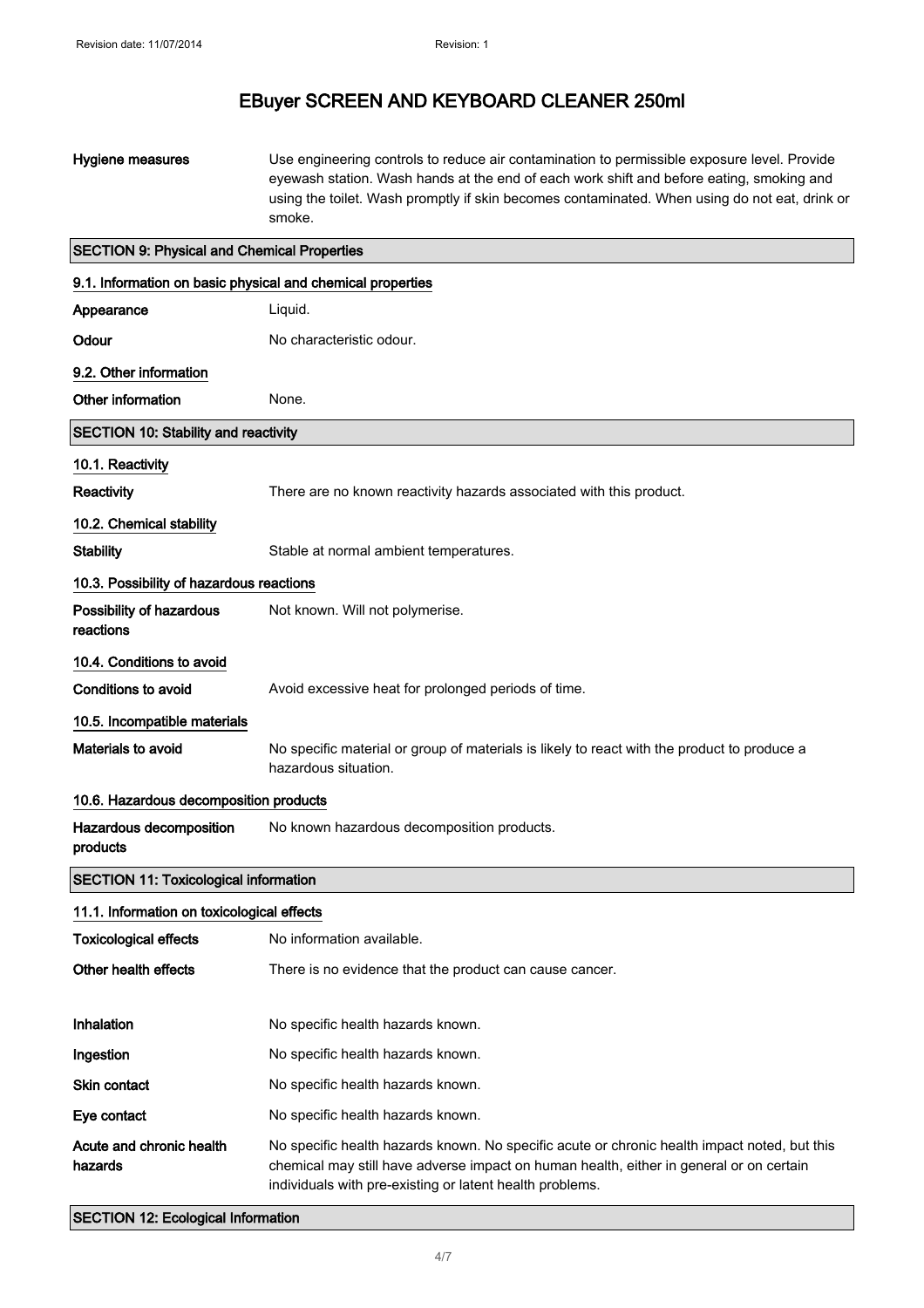| Ecotoxicity                                | Not regarded as dangerous for the environment.                                                                                 |
|--------------------------------------------|--------------------------------------------------------------------------------------------------------------------------------|
| 12.1. Toxicity                             |                                                                                                                                |
| <b>Toxicity</b>                            | Not considered toxic to fish.                                                                                                  |
| Acute toxicity - fish                      | No information required.                                                                                                       |
| Acute toxicity - aquatic<br>invertebrates  | No information required.                                                                                                       |
| Acute toxicity - aquatic plants            | No information required.                                                                                                       |
| Acute toxicity -<br>microorganisms         | No information required.                                                                                                       |
| 12.2. Persistence and degradability        |                                                                                                                                |
|                                            | Persistence and degradability There are no data on the degradability of this product.                                          |
| 12.3. Bioaccumulative potential            |                                                                                                                                |
| <b>Bioaccumulative potential</b>           | No data available on bioaccumulation.                                                                                          |
| 12.4. Mobility in soil                     |                                                                                                                                |
| <b>Mobility</b>                            | The product is water-soluble and may spread in water systems.                                                                  |
| 12.5. Results of PBT and vPvB assessment   |                                                                                                                                |
| Results of PBT and vPvB<br>assessment      | This product does not contain any substances classified as PBT or vPvB.                                                        |
| 12.6. Other adverse effects                |                                                                                                                                |
|                                            |                                                                                                                                |
| Other adverse effects                      | Not known.                                                                                                                     |
| <b>SECTION 13: Disposal considerations</b> |                                                                                                                                |
| 13.1. Waste treatment methods              |                                                                                                                                |
| <b>General information</b>                 |                                                                                                                                |
| <b>Disposal methods</b>                    | Dispose of waste to licensed waste disposal site in accordance with the requirements of the<br>local Waste Disposal Authority. |
| <b>SECTION 14: Transport information</b>   |                                                                                                                                |
| General                                    | The product is not covered by international regulations on the transport of dangerous goods<br>(IMDG, IATA, ADR/RID).          |
| Road transport notes                       | Not classified.                                                                                                                |
| Rail transport notes                       | Not classified.                                                                                                                |
| Sea transport notes                        | Not classified.                                                                                                                |
| Air transport notes                        | Not classified.                                                                                                                |
| 14.1. UN number                            |                                                                                                                                |
| No information required.                   |                                                                                                                                |
| UN No. (IMDG)                              |                                                                                                                                |
| UN No. (ICAO)                              |                                                                                                                                |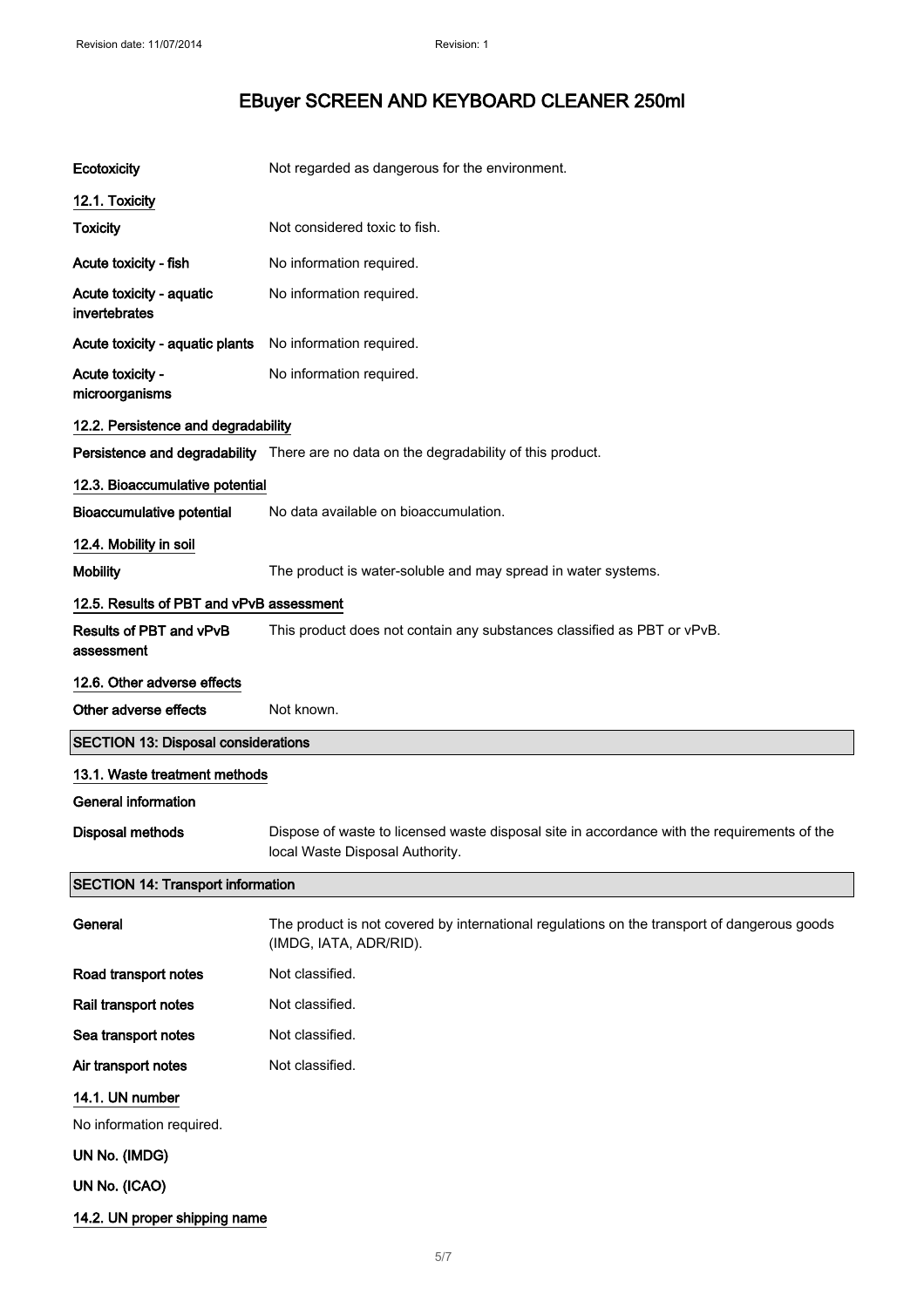No information required.

#### 14.3. Transport hazard class(es)

No information required.

#### ADR/RID class

ADR/RID subsidiary risk

ADR/RID label 0

#### IMDG class

IMDG subsidiary risk

ICAO class/division

ICAO subsidiary risk

#### Transport labels

#### 14.4. Packing group

No information required.

#### ADR/RID packing group

ICAO packing group

#### 14.5. Environmental hazards

#### Environmentally hazardous substance/marine pollutant

No.

#### 14.6. Special precautions for user

No information required.

#### EmS

Emergency Action Code

#### Hazard Identification Number (ADR/RID)

#### 14.7. Transport in bulk according to Annex II of MARPOL73/78 and the IBC Code

Transport in bulk according to No information required. Annex II of MARPOL 73/78 and the IBC Code

#### SECTION 15: Regulatory information

### 15.1. Safety, health and environmental regulations/legislation specific for the substance or mixture

National regulations The Chemicals (Hazard Information and Packaging for Supply) Regulations 2009 (SI 2009 No. 716).

Control of Substances Hazardous to Health Regulations 2002 (as amended).